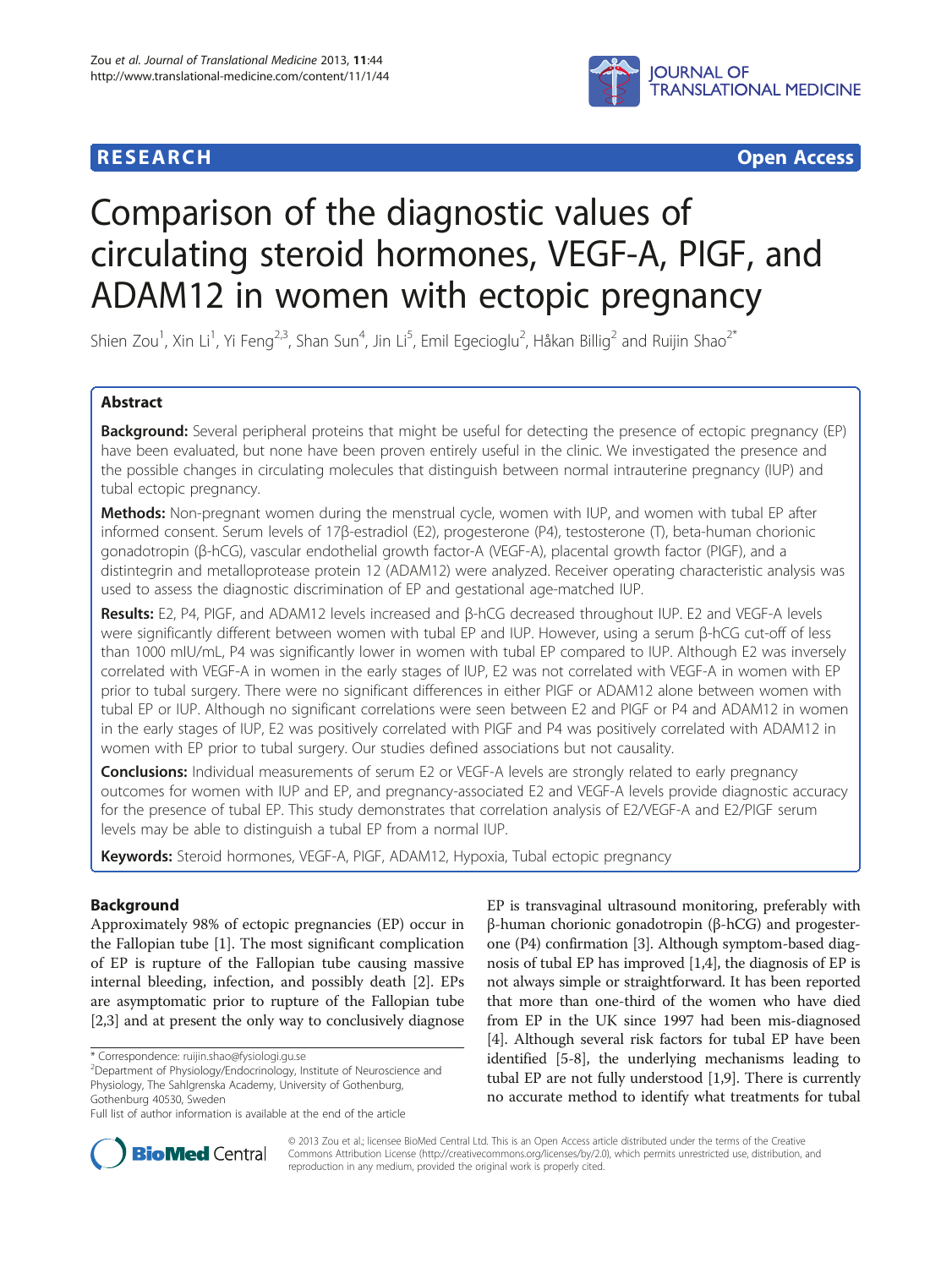dysfunction should be undertaken to prevent EP [\[1,9\]](#page-10-0). Because an early and accurate laboratory diagnosis of tubal EP could assist clinical management, various laboratories have directed their research toward biochemical markers of tubal EP [\[10-13](#page-10-0)]. Several peripheral proteins that might be useful for detecting the presence of EP have been evaluated [\[14,15](#page-10-0)], but none have been proven entirely useful in the clinic.

The vascular endothelial growth factor (VEGF) family consists of VEGF-A (generally called VEGF), VEGF-B, VEGF-C, VEGF-D, VEGF-E, and placental growth factor (PIGF). These are angiogenic factors that participate in the regulation of early placental angiogenesis and maternal spiral artery remodeling [\[16](#page-10-0)]. A disintegrin and metalloprotease protein 12 (ADAM12) is one member of a disintegrin and metalloprotease protein family that possesses extracellular metalloprotease and cell-binding functions as well as intracellular signaling capacities [[17](#page-10-0)]. Although the mechanisms underlying the functional roles of VEGF-A, PIGF, and ADAM12 in tubal EP are not clear, circulating levels of VEGF-A [\[12,18-23\]](#page-10-0), PIGF [[23](#page-10-0)-[25](#page-10-0)], and ADAM12 [[26-](#page-10-0)[28\]](#page-11-0) have been shown to change in women with EP. However, the retrospective case–control studies have yielded inconsistent results for such correlations [\[24,27](#page-10-0)[,29\]](#page-11-0). The regulatory effects of changes in reproductive steroid hormones or of menstrual cycle phase on the circulating levels of VEGF-A, PIGF, and ADAM12 in women throughout normal intrauterine pregnancy (IUP) and post-term delivery are far less studied and understood. Furthermore, to our knowledge there are no studies making direct comparisons of these candidate protein biomarkers for EP diagnosis within the same cohort.

It has long been recognized that early diagnosis is important for making therapeutic decisions in regards to tubal EP that improve future fertility. Because the measurement of candidate biomarkers in the circulation is a noninvasive procedure and is relatively simple to perform without requiring special instruments and personnel, the development and validation of circulating biomarkers for the early diagnosis of tubal EP is warranted. The present study aimed to evaluate whether circulating hormone (17βestradiol (E2), progesterone (P4), testosterone (T), and βhCG), VEGF-A, PIGF, and ADAM12 levels vary in women during the menstrual cycle, in women with IUP, and in women with EP before and after tubal surgeries.

# Methods

# Ethics statement

This study was approved by the Ethics Committees of the Obstetrics and Gynecology Hospital and Shanghai Medical College, Fudan University, China. All participants provided informed consent.

# Study design and sample collection

All participants underwent clinical examination at the Obstetrics and Gynecology Hospital of Fudan University, Shanghai, China. Clinical work-up included menstrual history as well as current cycle length and menstrual regularity.

Exclusion criteria included use of estrogen- or progestincontaining medication within three months of the study, past EP, any gynecological pathology (e.g., endometriosis, fibroids, or any operation to the gynecological organs), infection, and smoking. All the patients whose pregnancies resulted from assisted reproductive technologies were also excluded from the study.

Blood samples were collected into Sarstedt evacuated tubes without anticoagulant. All blood samples were centrifuged at  $1000 \times g$  for 15 min, and the serum was stored at −80 ° C until batch analyses. The present study included non-pregnant and pregnant women (total  $n =$ 153) who were subdivided into the following groups:

Group 1. The different stages of the menstrual cycle in non-pregnant women (n = 78) were studied. Blood samples were collected at the scheduled visits during their menstrual cycle. Menstrual cycle day was established using the criteria reported by Noyes et al. [\[30\]](#page-11-0). Sample dating characterized the samples as coming from the proliferative (days 1–14 of the cycle), early secretive (days 15–18), mid-secretive (days 19–23), and late secretive (days 24–28) phases of the menstrual cycle. Regular menstrual cycles were defined as an average cycle length of 26–30 days, with no more variation than  $\pm$  3 days from the average. Transabdominal ultrasonography was also performed to assess ovarian volume and uterine thickness.

Group 2. This group comprised healthy pregnant women studied longitudinally throughout gestation and post-term delivery  $(n = 42)$ . Blood samples were collected at the scheduled visits during their IUP, and on days 1–3 after spontaneous labor and vaginal delivery. The diagnosis of a normal IUP was made upon the observation of an intrauterine gestational sac or a live embryo on the transvaginal or transabdominal ultrasound scan. Only women with normally progressing pregnancies were studied during their visits to the prenatal clinic during the early, middle, and late stages of their IUP.

Group 3. In this group, women with  $EP(n = 32)$  were studied before and after tubal surgery and matched to a subgroup of women with early IUP. A full medical history was documented, and clinical examination was carried out by the attending physician. Transvaginal ultrasonography was performed and the serum β-hCG levels were analyzed in patients at the time of their first clinical presentation. Blood samples were collected from patients at the time of surgery or 2–3 days after surgery. None of the women undergoing surgical management of EP presented with acute hemodynamic shock. Women with EP were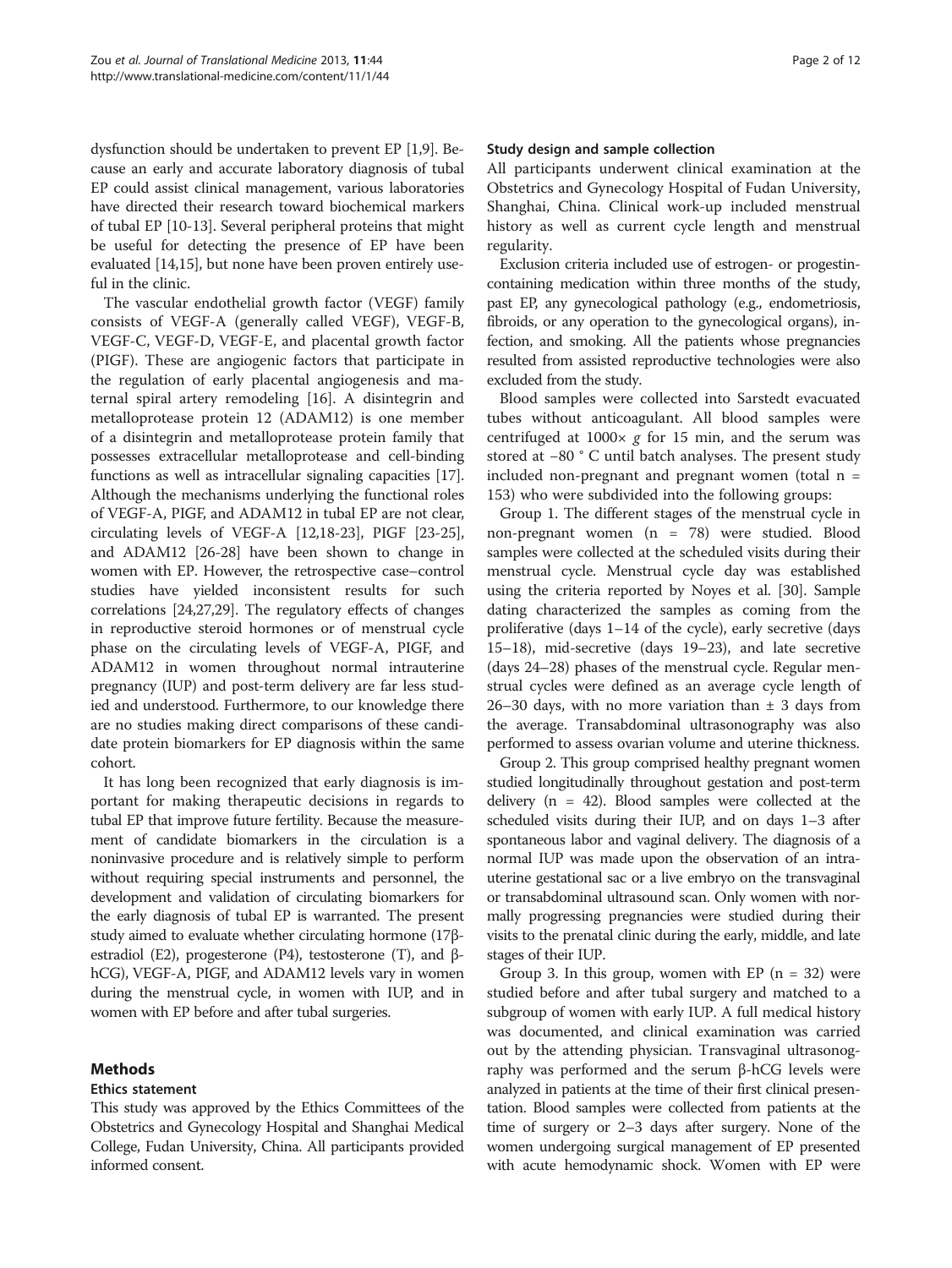diagnosed during laparoscopy and on histological examination of the surgical specimens.

### Main outcome measures

All sera were stored at −80°C before performing the assays, and aliquots that had not been previously thawed were used in the present study. Samples were tested in duplicate and analyzed individually. Radioimmunoassays (RIA) were performed at Beijing Free Co. (China), and enzyme-linked immunoassays (ELISA) were performed at the Department of Integrative Medicine and Neurobiology, Shanghai Medical College, Fudan University (China). The averages of the duplicate readings for each standard, control, and individual samples were used for the analyses.

### E2, P4, T, and β-hCG assays

Serum E2 (with an assay sensitivity less than 5.0 pg/mL, an intra-assay coefficient of variation (CV) of 10.0%, and an interassay CV of 15.2%), P4 (with an assay sensitivity less than 5.0 ng/mL, an intra-assay CV of 5.0%, and an interassay CV of 10.0%), T (with an assay sensitivity less than 0.1 ng/mL, an intra-assay CV of 8.0%, and an interassay CV of 15.0%), and β-hCG (with an assay sensitivity less than 10.0 mIU/mL, an intra-assay CV of 5.0%, and an interassay CV of 10.0%) levels were measured by competitive RIA  $(^{125}I$  - Kit, Beijing Free Co.) using directcoated tube technology. E2, P4, T, and β-hCG were labeled with <sup>125</sup>I as the tracer, and known quantities of unlabeled E2, P4, T, and β-hCG were used to construct standard curves. The concentrations used for the standard curves were 0–4000 pg/mL for E2, 0–100 ng/mL for P4, 0–10 ng/mL for T, and 0–1600 mIU/mL for β-hCG.

# VEGF-A, PIGF, and ADAM12 assays

All samples were brought to room temperature and vortexed for 5 s before applying them to the ELISA plate. Serum levels of VEGF-A (with an assay sensitivity less than 5.0 pg/mL, an intra-assay CV of 6.7%, and an interassay CV of 8.8%), PIGF (with an assay sensitivity less than 7.0 pg/mL, an intra-assay CV of 7.0%, and an interassay CV of 11.8%), and ADAM12 (with an assay sensitivity less than 0.03 ng/mL, an intra-assay CV of 4.1%, and an interassay CV of 5.5%) were measured by ELISA. The ELISA kits for the three proteins were catalog numbers DVE00, DPG00, and DAD120, respectively, from R&D Systems, Inc., Minneapolis, MN. Assays were performed as described previously [\[21,25,27\]](#page-10-0) according to the manufacturer's instructions and with reagents and materials provided by the manufacturer.

### Statistical analysis

Numerical, grouped results are expressed as the mean ± SEM. In all analyses, a P value less than 0.05 was considered statistically significant. Statistical analysis was performed using SPSS version 16.0 for Windows (SPSS Inc., Chicago, IL). Comparison among the various groups was performed using nonparametric tests (Kruskal-Wallis followed by multiple comparison procedures according to Dunn's method) because our variables did not have a normal distribution. Correlation between variables was performed using Spearman's analysis.

The specificity and sensitivity of the various assays as diagnostic tests were assessed using receiver operating characteristic (ROC) curve analysis [\[31\]](#page-11-0). As opposed to accuracy, sensitivity and specificity are not dependent on the prevalence of the disease in the sample. Thus, ROC curve analysis provides a description of disease detectability that is independent of both disease prevalence and decision threshold effects. For ROC analysis, women with EP were considered affected, and IUP as unaffected. ROC curves were constructed by plotting the sensitivity (true-positive) on the ordinate as a function of the complement of specificity (false-positive) for all possible cut-off values of the diagnostic test [[32\]](#page-11-0). Greater deviation toward the left upper corner of the curve indicates better detection of EP.

#### Results

The demographics and laboratory characteristics of the normal menstrual cycle women and those with IUP and EP are shown in Table [1](#page-3-0) and [2](#page-4-0). There were no significant differences in age between the three groups and there were also no significant differences in the number of gestational days in women with EP and early IUP. Consequently, we examined the relationships between hormones and VEGF-A, PIGF, and ADAM12 in these groups using unadjusted Spearman's analysis (Tables [3](#page-4-0), [4](#page-5-0) and [5\)](#page-5-0).

#### The menstrual cycle

Although a nonparametric, unpaired Kruskal-Wallis test did not show significant differences between the four endometrial cycle phases, serum E2 and P4 levels exhibited characteristic changes during the menstrual cycle. The E2: P4 ratio was significantly decreased in the early-, mid-, and late-secretive phases compared to the proliferative phase (Table [1\)](#page-3-0). However, no significant differences in serum T, VEGF-A, PIGF, or ADAM12 levels were observed between any of the phases (Table [1](#page-3-0) and [2\)](#page-4-0). There was no significant correlation between steroid hormones (E2, P4, and T) and candidate biomarkers (VEGF-A, PIGF, and ADAM12) in the mid-secretive phase (Tables [3,](#page-4-0) [4](#page-5-0) and [5\)](#page-5-0).

### IUP

Although serum T levels were not significantly different between early, middle, and late stages of IUP and postterm delivery, serum E2 and P4 levels increased progressively during these stages, peaked in the late stage of IUP, and fell after delivery. Serum β-hCG levels were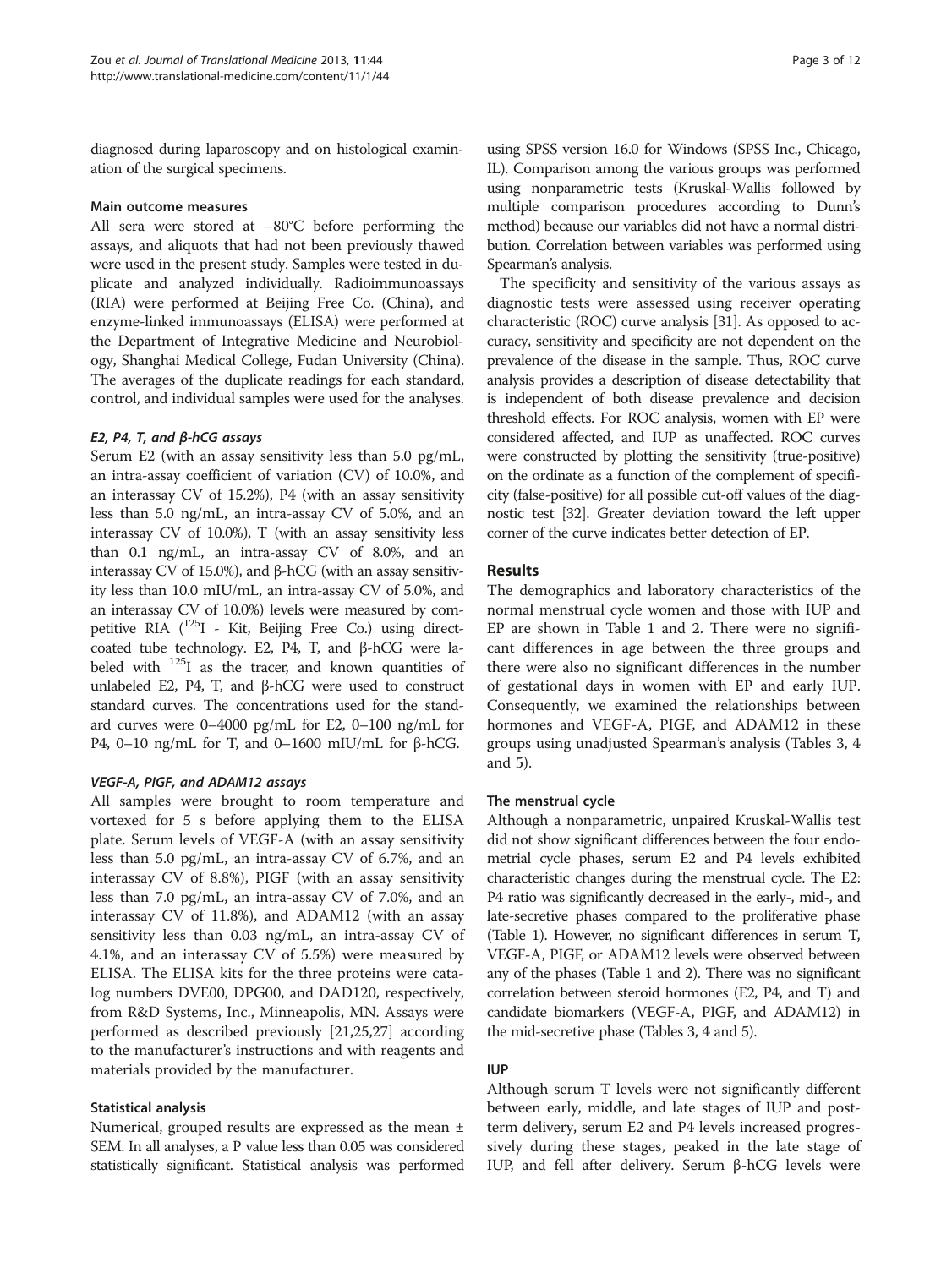|                                  | n               | Age                   | GA                       | E <sub>2</sub>                    | <b>P4</b>             | E2/P4                                              | $\mathsf{T}$    | <b>B-hCG</b>                         |
|----------------------------------|-----------------|-----------------------|--------------------------|-----------------------------------|-----------------------|----------------------------------------------------|-----------------|--------------------------------------|
|                                  |                 | (years)               | (days)                   | (pq/mL)                           | (nq/mL)               |                                                    | (nq/mL)         | (mIU/mL)                             |
| Menstrualcycle phase             |                 |                       |                          |                                   |                       |                                                    |                 |                                      |
| Proliferative                    | 30              | $25.90 \pm 0.50$      |                          | $37.99 \pm 4.76$                  | $0.90 \pm 0.12$       | $0.06 \pm 0.012$                                   | $0.21 \pm 0.02$ |                                      |
| Early secretive                  | 13 <sup>2</sup> | $25.85 \pm 0.55$      | $\overline{\phantom{0}}$ | $16.84 \pm 4.52$                  | $2.59 \pm 0.82$       | $0.01 \pm 0.004$ <sup><math>\triangle</math></sup> | $0.15 \pm 0.02$ |                                      |
| Mid secretive                    | 20              | $25.10 \pm 0.40$      | $\overline{\phantom{0}}$ | $14.57 \pm 4.15$                  | $5.05 \pm 1.02$       | $0.02 \pm 0.008$ <sup><math>\triangle</math></sup> | $0.15 \pm 0.05$ |                                      |
| Late secretive                   |                 | $15$ 25.80 $\pm$ 1.09 | $\overline{\phantom{0}}$ | $14.83 \pm 2.97$                  | $3.80 \pm 1.15$       | $0.01 \pm 0.003$ <sup><math>\triangle</math></sup> | $0.15 \pm 0.04$ | $\overline{\phantom{m}}$             |
| Intrauterine pregnancy           |                 |                       |                          |                                   |                       |                                                    |                 |                                      |
| Early                            |                 | $14$ 26.36 $\pm$ 1.46 | $50.57 \pm 1.36$         | $176.61 \pm 21.87$                | $13.00 \pm 1.65$      | $0.02 \pm 0.003$                                   | $0.53 \pm 0.05$ | 21320.76 ± 1700.47                   |
| Middle                           | 10 <sup>°</sup> | $27.33 \pm 1.03$      | $115.50 \pm 4.06$        | $211.91 \pm 42.04$                | $15.81 \pm 1.03$      | $0.01 \pm 0.003$                                   | $0.27 \pm 0.05$ | 17727.61 ± 2925.63                   |
| Late                             | 13 <sup>2</sup> | $27.58 \pm 1.08$      | $255.11 \pm 8.16$        | $499.62 \pm 87.98$ <sup>###</sup> | $89.93 \pm 11.99$ *** | $0.01 \pm 0.003$                                   | $0.70 \pm 0.08$ | $12311.79 \pm 1644.37$ <sup>##</sup> |
| Post-term delivery               | 10 <sup>°</sup> | $30.70 \pm 1.27$      |                          | $39.86 \pm 5.35$                  | $6.62 \pm 0.74$       | $0.01 \pm 0.001$                                   | $0.37 \pm 0.04$ | $3691.29 \pm 816.94$ <sup>###</sup>  |
| <b>Ectopic pregnancy</b>         |                 |                       |                          |                                   |                       |                                                    |                 |                                      |
| Before surgery                   |                 |                       |                          |                                   |                       |                                                    |                 |                                      |
| B-hCG< 1,000mlU/mL               | 17              | $29.06 \pm 1.13$      | $48.00 \pm 4.31$         | $36.09 \pm 5.00$                  | $3.65 \pm 0.77$       | $0.02 \pm 0.003$                                   | $0.41 \pm 0.05$ | $813.45 \pm 350.12$                  |
| $\beta$ -hCG $\geq 1,000$ mlU/mL | 15              | $31.93 \pm 1.56$      | $47.20 \pm 3.87$         | $33.31 \pm 6.45$                  | $6.97 \pm 1.30$       | $0.01 \pm 0.008$                                   | $0.48 \pm 0.04$ | 6505.13 ± 1999.57                    |
| Total                            |                 | 32 30.41 $\pm$ 0.96   | $47.61 \pm 2.86$         | $34.70 \pm 4.01$                  | $5.37 \pm 0.82$       | $0.02 \pm 0.004$                                   | $0.45 \pm 0.03$ | 3573.05 ± 1092.31                    |
| After surgery                    |                 |                       |                          |                                   |                       |                                                    |                 |                                      |
| B-hCG<500mlU/mL                  |                 | $16$ 29.13 $\pm$ 1.28 |                          | $54.53 \pm 15.90$                 | $2.04 \pm 0.38$       | $0.03 \pm 0.006^*$                                 | $0.37 \pm 0.06$ | $237.15 \pm 36.15$                   |
| $\beta$ -hCG $\geq$ 500mlU/mL    | 6               | $29.50 \pm 1.73$      | $\qquad \qquad -$        | $26.03 \pm 9.77$                  | $2.43 \pm 0.38$       | $0.01 \pm 0.003$                                   | $0.26 \pm 0.07$ | 1792.07 ± 353.56                     |
| Total                            | 22              | $29.23 \pm 1.02$      | $\qquad \qquad -$        | $46.75 \pm 12.05$                 | $2.14 \pm 0.29$       | $0.02 \pm 0.005$                                   | $0.34 \pm 0.05$ | $703.63 \pm 192.92$                  |

#### <span id="page-3-0"></span>Table 1 Patient characteristics and hormonal profiles

GA, gestational age. Data are presented as mean ± SEM. Statistical analysis was performed using SPSS version 16.0 for Windows (SPSS Inc., Chicago, IL).

A nonparametric, unpaired test (Kruskal-Wallis test) followed by Dunnett'spost hoc test was used for comparison of continuous variables.

▲ p<0.05, ▲▲ p<0.01 vs. the proliferative phase of the endometrial cycle; ## p<0.01, ### p<0.001 vs. the early stage of intrauterine pregnancy;

\* p<0.05 vs. ectopic pregnancy (before surgery, β-hCG< 1,000mIU/mL).

high in the early stage of IUP and decreased throughout IUP and post-term delivery. Serum PIGF and ADAM12 levels also became progressively higher throughout the course of IUP, and were highest in the late stage of IUP (Table [2](#page-4-0)). Serum levels of PIGF and ADAM12 decreased after delivery. No significant changes in the E2:P4 ratio or serum T and VEGF-A levels were observed (Table 1 and [2\)](#page-4-0), but there was a significant correlation between serum E2 and VEGF-A levels in the early stages of IUP  $(r = -0.67, P < 0.01)$  (Table [3\)](#page-4-0).

# Differences between IUP and the mid-secretive phase of the menstrual cycle

Serum E2 and T levels were significantly higher in the early stage of IUP than in the mid-secretive phase of the menstrual cycle (Figure [1A](#page-6-0) and C). Serum ADAM12 levels were also significantly higher in women with normal IUP post-term delivery than in women in the midsecretive phase of the menstrual cycle (Figure [1F](#page-6-0)).

#### Tubal EP

Table 1 lists the variations in the serum  $\beta$ -hCG levels in women with EP before and after tubal surgeries.

Significant differences in the E2:P4 ratios were only observed when using two different cut-off values (500 and 1000 mIU/mL, Table [2](#page-4-0)). Because the variations in the serum concentrations of E2, P4, T, VEGF-A, PIGF and ADAM12 did not differ in women with EP with different β-hCG levels within the same surgical group, the results of the two EP subgroups before or after tubal surgery are presented as a total group (Tables [3,](#page-4-0) [4](#page-5-0) and [5](#page-5-0), Figure [1](#page-6-0) and [2](#page-8-0)). In contrast to women with EP prior to tubal surgery, serum E2 levels were correlated with serum VEGF-A and ADAM12 levels after tubal surgery  $(r = -0.43, P = 0.05$  (Table [3](#page-4-0)) and  $r = -0.45, P = 0.04$ (Table [5\)](#page-5-0), respectively). Serum E2 levels were significantly correlated with serum PIGF levels in women with EP both before ( $r = 1.00$ ,  $P < 0.001$ ) and after ( $r = -0.48$ ,  $P = 0.03$ ) tubal surgeries (Table [4\)](#page-5-0). In contrast to E2, serum P4 levels were significantly correlated with serum ADAM12 levels in women with EP prior to tubal surgery ( $r = 1.00$ ,  $P < 0.001$ ) (Table [5\)](#page-5-0). Serum T levels correlated well with serum VEGF-A levels in women with EP prior to tubal surgery  $(r = 0.46, P = 0.04)$ (Table [3](#page-4-0)) and with serum PIGF levels after tubal surgery  $(r = -0.44, P = 0.05)$  (Table [4](#page-5-0)).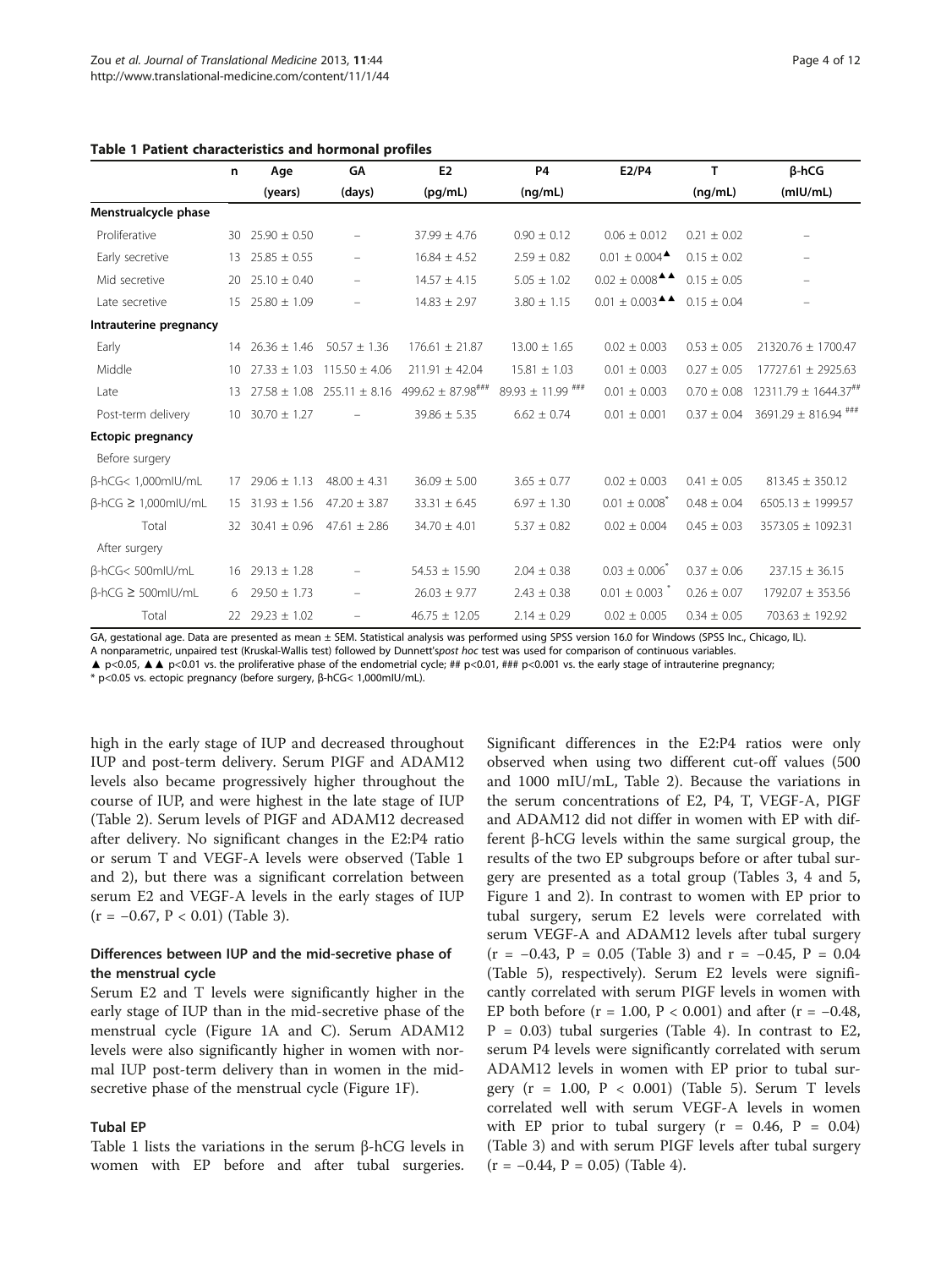<span id="page-4-0"></span>

| Table 2 Patient VEGF-A, PIGF, and ADAM12 levels |  |
|-------------------------------------------------|--|
|-------------------------------------------------|--|

|                                  | n  | <b>VEGF-A</b>  | <b>PIGF</b>      | ADAM12               |
|----------------------------------|----|----------------|------------------|----------------------|
|                                  |    | (pg/mL)        | (pg/mL)          | (ng/mL)              |
| Menstrualcycle phase             |    |                |                  |                      |
| Proliferative                    | 30 | 420.74±31.75   | 49.64±1.12       | $0.94 \pm 0.06$      |
| Early secretive                  | 13 | 391.59±50.64   | 49.16±3.52       | $1.41 \pm 0.13$      |
| Mid secretive                    | 20 | 389.00±43.50   | 64.08±8.32       | $1.19 \pm 0.15$      |
| Late secretive                   | 15 | 284.57±26.72   | 79.95±10.05      | $0.43 \pm 0.04$      |
| Intrauterine pregnancy           |    |                |                  |                      |
| Early                            | 14 | 169.29±59.77   | 43.05±1.06       | $2.35 \pm 0.70$      |
| Middle                           | 10 | 91.33±3.30     | 363.42±160.63### | 20.43±3.97           |
| Late                             | 13 | 95.13±4.68     | 517.87±85.97###  | 83.12±13.96###       |
| Post-term delivery               | 10 | 661.67±192.11  | $46.22 \pm 1.30$ | $41.81 \pm 4.49$ ### |
| <b>Ectopic pregnancy</b>         |    |                |                  |                      |
| Before surgery                   |    |                |                  |                      |
| β-hCG< 1,000mlU/mL               | 17 | 655.76±56.30   | 43.88±1.11       | $1.35 \pm 0.24$      |
| $\beta$ -hCG $\geq 1,000$ mlU/mL | 15 | 1095.56±185.03 | 41.03±1.49       | $1.61 \pm 0.29$      |
| Total                            | 32 | 853.67±99.62** | 42.60±0.94       | $1.46 \pm 0.18$      |
| After surgery                    |    |                |                  |                      |
| β-hCG<500mlU/mL                  | 16 | 1080.63±150.38 | 44.99±1.29       | $1.33 \pm 0.06$      |
| $\beta$ -hCG $\geq$ 500mlU/mL    | 6  | 1584.67±234.67 | $46.31 \pm 1.18$ | $1.42 \pm 0.06$      |
| Total                            | 22 | 1200.63±133.60 | 45.30±1.02       | $1.35 \pm 0.05$      |

Data are presented as mean ± SEM. Statistical analysis was performed using SPSS version 16.0 for Windows (SPSS Inc., Chicago, IL). A nonparametric, unpaired test (Kruskal-Wallis test) followed by Dunnett'spost hoc test was used for comparison of continuous variables. ### p<0.001 vs. the early stage of intrauterine pregnancy; \*\* p< 0.01, \*\*\* p< 0.001 vs. ectopic pregnancy (before surgery, β-hCG< 1,000).

# Differences between tubal EP and the mid-secretive phase of menstrual cycle

Serum T levels were significantly higher in women with EP before tubal surgery than in women in the midsecretive phase of the menstrual cycle (Figure [1](#page-6-0)C). Serum VEGF-A levels were significantly higher in women with EP both before and after tubal surgeries than in women in the mid-secretive phase of the menstrual cycle (Figure [1](#page-6-0)D).

## Differences between tubal EP and gestational agematched IUP

Women with EP both before and after tubal surgeries had lower levels of E2 than the gestational age-matched women with IUP (Figure [1](#page-6-0)A). The mean difference in E2 levels between tubal EP before surgery and the early stage of IUP was 139.73 pg/mL (95% CI: 95.14–184.31, P < 0.001). There were no significant differences in serum P4 levels in tubal EP compared with the early stage of

# Table 3 Correlation between VEGF-A level and hormone concentrations

|                          | E <sub>2</sub> | P <sub>4</sub> |               | β-hCG         |  |  |  |
|--------------------------|----------------|----------------|---------------|---------------|--|--|--|
| Endometrial cycle phase  |                |                |               |               |  |  |  |
| Mid secretive            | $-0.08(0.75)$  | 0.05(0.83)     | $-0.25(0.30)$ | n.d.          |  |  |  |
| Intrauterine pregnancy   |                |                |               |               |  |  |  |
| Early                    | $-0.67(0.01)$  | $-0.19(0.53)$  | $-0.29(0.34)$ | 0.14(0.65)    |  |  |  |
| Post-term delivery       | 0.42(0.27)     | $-0.18(0.64)$  | $-0.42(0.26)$ | $-0.53(0.12)$ |  |  |  |
| <b>Ectopic pregnancy</b> |                |                |               |               |  |  |  |
| Before surgery           | 0.06(0.80)     | $-0.25(0.29)$  | 0.46(0.04)    | $-0.06(0.85)$ |  |  |  |
| After surgery            | $-0.43(0.05)$  | $-0.29(0.20)$  | $-0.34(0.13)$ | 0.36(0.13)    |  |  |  |
|                          |                |                |               |               |  |  |  |

The results are shown as the r-value of the Spearman correlation at  $p < 0.01$  andthe 95% confidence interval. The significance (P value) of the correlation is in parentheses and boldface values are statistically significant.

n.d., not determined.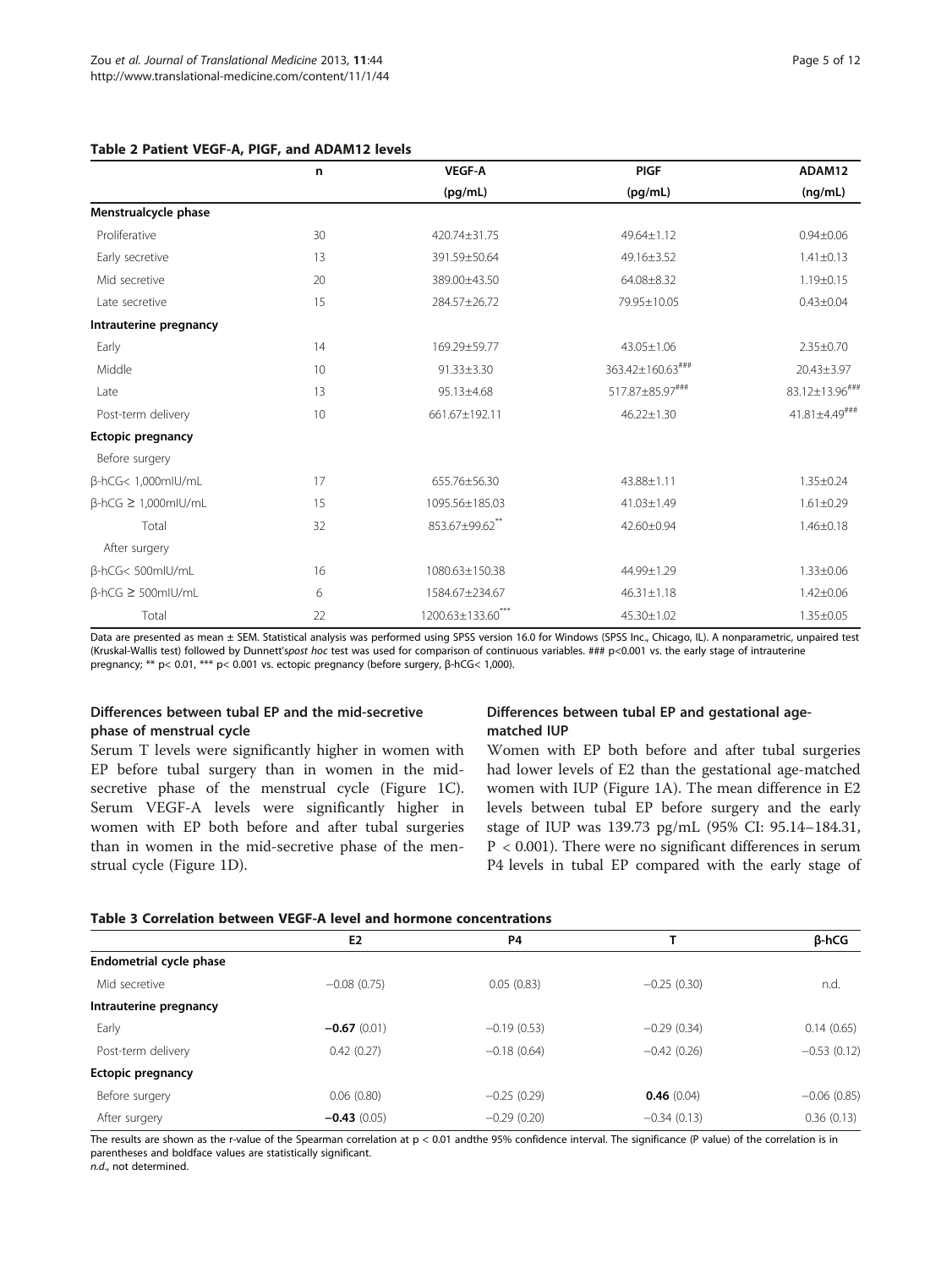<span id="page-5-0"></span>

| Table 4 Correlation between PIGF level and hormone concentrations |  |  |
|-------------------------------------------------------------------|--|--|
|-------------------------------------------------------------------|--|--|

|                          | E2               | P <sub>4</sub> |               | β-hCG         |
|--------------------------|------------------|----------------|---------------|---------------|
| Endometrial cycle phase  |                  |                |               |               |
| Mid secretive            | $-0.17(0.48)$    | 0.10(0.69)     | 0.04(0.87)    | n.d.          |
| Intrauterine pregnancy   |                  |                |               |               |
| Early                    | $-0.01(0.99)$    | 0.48(0.10)     | $-0.29(0.34)$ | $-0.06(0.85)$ |
| Post-term delivery       | 0.25(0.52)       | 0.13(0.73)     | $-0.25(0.52)$ | $-0.23(0.52)$ |
| <b>Ectopic pregnancy</b> |                  |                |               |               |
| Before surgery           | 1.00 $(< 0.001)$ | $-0.13(0.57)$  | $-0.30(0.19)$ | $-0.04(0.87)$ |
| After surgery            | $-0.48(0.03)$    | $-0.11(0.65)$  | $-0.44(0.05)$ | 0.09(0.71)    |

The results are shown as the r-valueof the Spearman correlation at p < 0.01 and a 95% confidence interval. The significance (P value) of the correlation is in parentheses and boldface values are statistically significant.

n.d., not determined.

IUP (Figure [1](#page-6-0)B). However, further analysis with a serum β-hCG cut-off level (<1000 mIU/mL) showed a significant difference in P4 levels between women with tubal EP with less than 1000 mIU/mL β-hCG and women in the early stage of IUP  $(3.65 \pm 0.77 \text{ vs. } 13.00 \pm 1.65 \text{ s})$ mIU/mL, P < 0.001). The levels of serum β-hCG were significantly lower in women with tubal EP than in women in the early stage of IUP (Table [1\)](#page-3-0). Women with EP both before and after tubal surgeries had higher levels of VEGF-A than in the gestational agematched women with IUP (Figure [1](#page-6-0)D). The mean difference in VEGF-A levels between tubal EP prior to surgery and the early stage of IUP was 684.38 pg/mL (95% CI: 420.54–948.22, P < 0.001). However, no significant differences in T, PIGF, or ADAM12 levels alone were observed between women with tubal EP and gestational age-matched women with IUP (Figures [1C](#page-6-0), E and F).

The diagnostic accuracy of the various parameters (E2, P4, T, VEGF-A, PIGF, and ADAM12 levels and the E2: P4 ratio) in the tubal EP and early IUP groups was evaluated by ROC analysis (Figures [2A](#page-8-0) and B). The area under the ROC curve represents the probability of correctly distinguishing between gestational age-matched women with tubal EP or IUP. The areas under the

curves for serum E2, P4, and VEGF-A levels for the diagnosis of tubal EP were 0.99 (95% CI: 0.98–1.00, P < 0.0001), 0.86 (95% CI: 0.75–0.98, P < 0.0001), and 0.94 (95% CI: 0.86–1.00, P < 0.0001), respectively. However, the areas under the curves for serum T, PIGF, and ADAM12 levels for the diagnosis of tubal EP were 0.61 (95% CI: 0.42–0.80, P > 0.05), 0.47 (95% CI: 0.26–0.68,  $P > 0.05$ ), and 0.48 (95% CI: 0.25–0.69,  $P > 0.05$ ), respectively. These ROC curve analyses showed that the identification of women with tubal EP could not rely on measurements of serum levels of T, PIGF, or ADAM12 alone. In addition, the areas under the curves for the E2: VEGF-A and E2: PIGF ratios for the diagnosis of tubal EP were 0.99 (95% CI: 0.97– 1.00, P < 0.001) and 1.00 (95% CI: 1.00–1.00, P < 0.001), respectively (Figure [2](#page-8-0)C).

### **Discussion**

There is a need for a sensitive and specific diagnostic biomarker that can facilitate early diagnosis and permit timely treatment of tubal EP [[14,15\]](#page-10-0). Currently, the limited specificity and sensitivity of circulating biomarkers for the early diagnosis of tubal EP has greatly restricted their reliability.

| Table 5 Correlation between ADAM12 level and hormone concentrations |  |  |  |  |  |
|---------------------------------------------------------------------|--|--|--|--|--|
|---------------------------------------------------------------------|--|--|--|--|--|

| <u>IQMIC J CONCIGNUM DELWEEN ADAM IZ IEVEL QIIU MUMUUE CONCENTIQUUM</u> |                |                                     |               |               |  |  |
|-------------------------------------------------------------------------|----------------|-------------------------------------|---------------|---------------|--|--|
|                                                                         | E <sub>2</sub> | P <sub>4</sub>                      |               | β-hCG         |  |  |
| Endometrial cycle phase                                                 |                |                                     |               |               |  |  |
| Mid secretive                                                           | $-0.33(0.15)$  | $-0.23(0.33)$                       | 0.11(0.63)    | n.d.          |  |  |
| Intrauterine pregnancy                                                  |                |                                     |               |               |  |  |
| Early                                                                   | 0.36(0.22)     | $-0.34(0.26)$                       | 0.53(0.06)    | 0.07(0.82)    |  |  |
| Post-term delivery                                                      | 0.12(0.77)     | $-0.43(0.24)$                       | 0.38(0.31)    | 0.18(0.63)    |  |  |
| Ectopic pregnancy                                                       |                |                                     |               |               |  |  |
| Before surgery                                                          | $-0.13(0.57)$  | <b>1.00</b> $\langle 0.001 \rangle$ | 0.15(0.54)    | $-0.31(0.18)$ |  |  |
| After surgery                                                           | $-0.45(0.04)$  | $-0.20(0.40)$                       | $-0.36(0.11)$ | 0.19(0.43)    |  |  |
|                                                                         |                |                                     |               |               |  |  |

The results are shown as the r-value of the Spearman correlation at p < 0.01 anda 95% confidence interval. The significance (P value) of the correlation is in parentheses and boldface values are statistically significant.

n.d., not determined.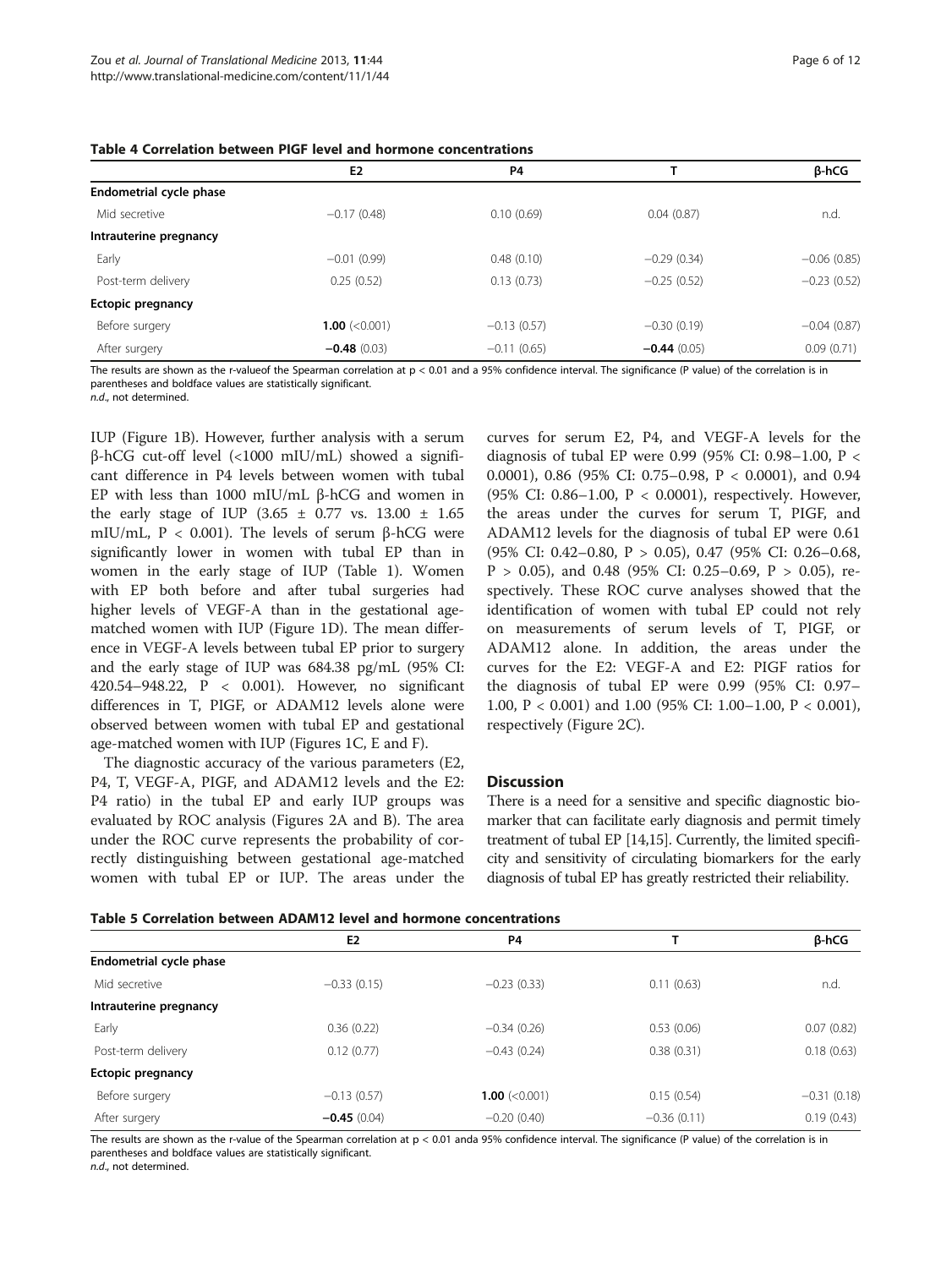The present study has significant strengths. First, this study shows in an independent and well-defined sample set that individual measurements of serum P4 levels were lower in women with tubal EP than gestational age-matched women with IUP, but this difference was not statistically significant. Sub-group analysis, however, provided a much more striking result. When samples were compared at a serum β-hCG level of less than 1000 mIU/mL, serum P4 levels differed significantly between the tubal EP and gestational age-matched IUP groups. These results suggest that using a combination of serum P4 and β-hCG levels can possibly differentiate a certain group of women with tubal EP from those with

normal IUP. More importantly, we show that individual measurements of serum E2 or VEGF-A levels have significant advantages over serum P4 levels for distinguishing tubal EP from gestational age-matched IUP. Our data, together with that provided by others [[15,](#page-10-0)[33\]](#page-11-0), show that circulating E2 levels are higher in women with tubal EP than non-pregnant women in the mid-secretive phase of the menstrual cycle, but are lower than in gestational age-matched women with IUP. These findings indicate that abnormal E2 levels may interrupt the tubal microenvironment and ultimately lead to improper embryo implantation in the Fallopian tube. In line with previous studies [\[12,18](#page-10-0)-[23](#page-10-0)]

<span id="page-6-0"></span>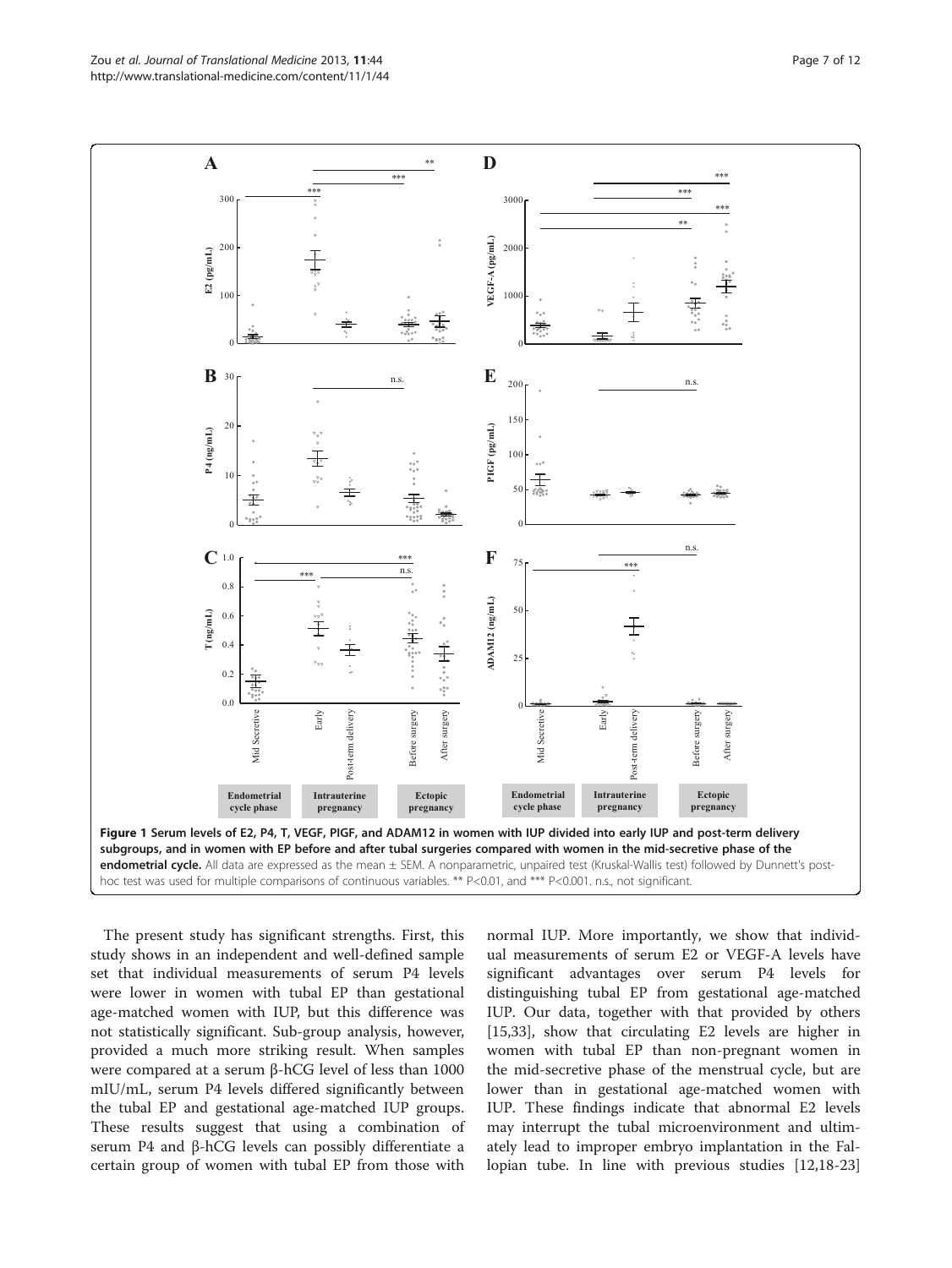Zou et al. Journal of Translational Medicine 2013, 11:44 Page 8 of 12 http://www.translational-medicine.com/content/11/1/44

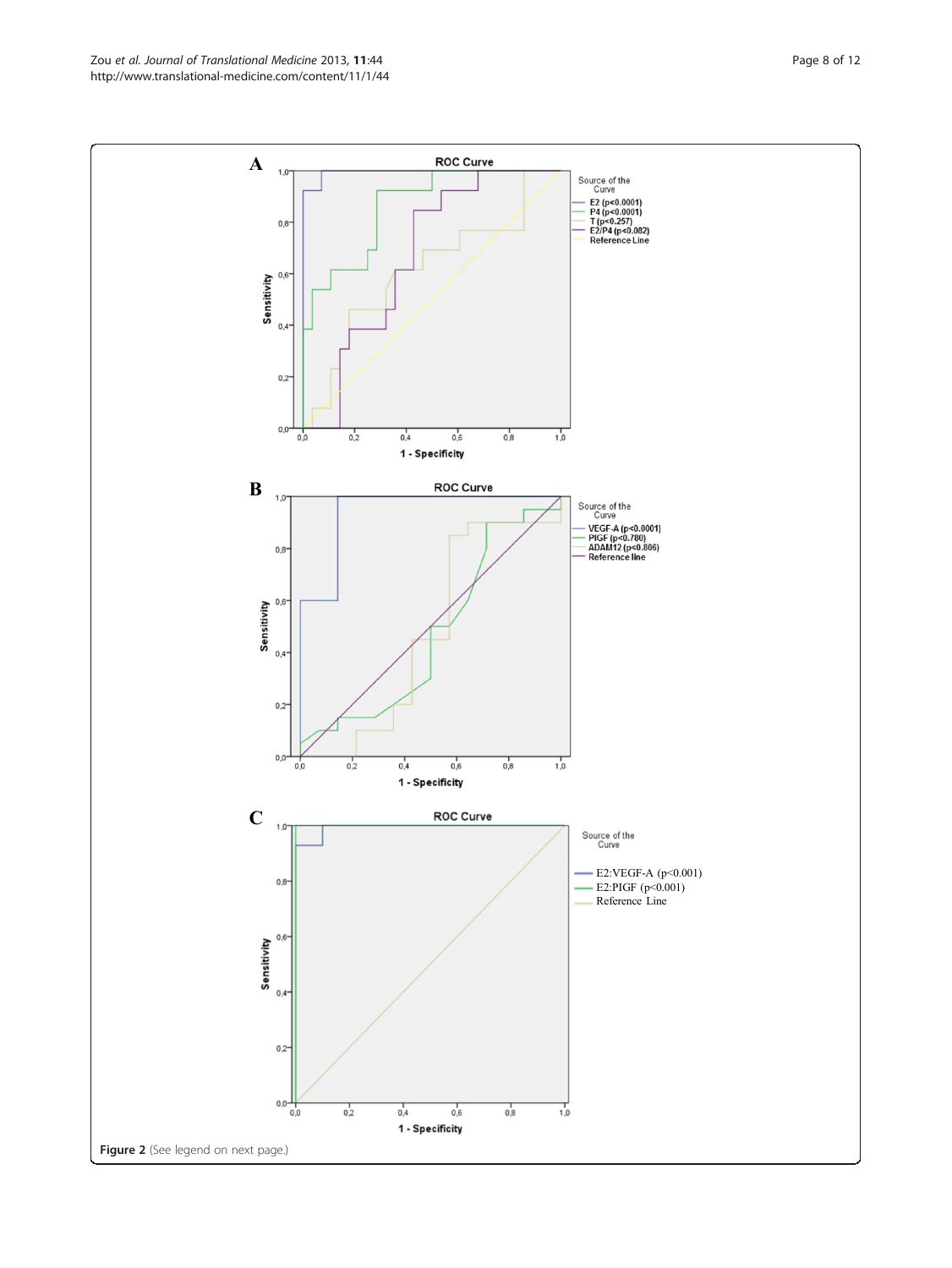#### <span id="page-8-0"></span>(See figure on previous page.)

Figure 2 (A) E2, P4, T levels and the E2:P4 ratio as diagnostic tests for women with tubal EP were assessed by the receiver operating curve (ROC) test. ROC analysis was performed with SPSS version 16.0 for Windows, and statistical significance (P value) is indicated. The area under the curve was 0.99 (95% CI: 0.98–1.00) for E2, 0.86 (95% CI: 0.75–0.98) for P4, 0.61 (95% CI: 0.42–0.80) for T, and 0.67 (95% CI: 0.51–0.83) for the E2:P4 ratio. (B) VEGF, PIGF, and ADAM12 as diagnostic tests for women with tubal EP were assessed by the ROC test. The area under the curve was 0.94 (95% CI: 0.86–1.00) for VEGF, 0.47 (95% CI: 0.26–0.68) for PIGF, and 0.48 (95% CI: 0.25–0.69) for ADAM12. (C) The E2: VEGF-A and E2: PIGF ratio as diagnostic tests for women with tubal EP were assessed by the ROC test. The area under the curve was 0.99 (95% CI: 0.97–1.00) for the E2: VEGF-A ratio, and 1.00 (95% CI: 1.00–1.00) for the E2: PIGF ratio.

despite differences in the study populations, we have found a significant induction in VEGF-A levels in women with EP relative to gestational age-matched women with IUP. Using an increased cut-off of 200 pg/mL, we have shown that all women with tubal EP  $(n = 33)$  had a serum VEGF-A level more than 200 pg/mL, which is consistent with previous studies [[18,21\]](#page-10-0). The data indicate that a serum VEGF-A level of greater than 200 pg/mL can be used to discriminate a tubal EP from a normal IUP in women. Additionally, we found that serum E2 and VEGF-A concentration measurements generated superior diagnostic accuracy. Taken together, these data suggest that E2 and VEGF-A can be useful biomarkers for the early diagnosis of tubal EP.

The second important finding of the present study is that there are different correlations between the levels of steroid hormones and VEGF-A, PIGF, and ADAM12 in both the early stage of IUP and in tubal EP. This suggests that their in vivo biological functions should not be considered independently of each other. We show that, in contrast to the early stage of IUP, serum E2 levels do not correlate with serum VEGF-A levels but do correlate with serum PIGF levels in tubal EP. We also show that serum T levels correlate with serum VEGF-A levels and that serum P4 levels correlate with serum ADAM12 levels in tubal EP. Although highly suggestive, these significantly correlated data cannot prove that steroid hormones are responsible for the changes in the levels of VEGF-A, PIGF, and ADAM12 in the Fallopian tube. Embryonic implantation in the uterus is a complex developmental process that is likely mediated by a variety of molecules such as steroid hormones, growth factors, and cytokines [[34\]](#page-11-0). However, little is known about the interactions of these molecules, especially in terms of tubal implantation [\[5,9\]](#page-10-0). Previous studies have demonstrated the use of combinations of circulating proteins for the diagnosis of EP [[12,22\]](#page-10-0), and we show here that the E2: VEGF-A and E2: PIGF ratios can aid in distinguishing tubal EP from normal IUP. It will be of interest in future studies to validate the results from our study with additional cohorts and to determine whether alternative combinations of these markers may demonstrate improved performance.

# Possible mechanisms responsible for the regulation of VEGF/PIGF expression, secretion, and signaling pathways during the development of tubal EP

To grow to the point of causing harm, a tubal EP requires the development of a local blood supply and angiogenesis at the tubal implantation site. It is thus reasonable to expand upon clinical research on circulating VEGF isoforms to understand the mechanisms by which their synthesis is regulated and to understand their biological functions during Fallopian tubal implantation. Such research would allow for a better understanding of the actual diagnostic values of VEGF-A and PIGF. In the human Fallopian tube, VEGF is localized in the epithelial cells, smooth muscle cells, and blood vessel cells in a region-specific manner [\[35,36\]](#page-11-0), and significantly higher levels of tubal VEGF and VEGF receptor mRNAs are detected in women with a hydrosalpinx [\[37](#page-11-0)], which is defined as tubal dilation and abnormal fluid accumulation [[6\]](#page-10-0). Moreover, in vitro studies have shown an increase in VEGF and soluble VEGF receptor secretion in human tubal epithelial cells and stromal fibroblasts in response to hypoxic stimulation [[38\]](#page-11-0). It has been shown that VEGF-A and VEGF receptor mRNAs are significantly increased in the implantation site compared to non-implantation sites of human Fallopian tubes [\[39](#page-11-0)], and these are associated with trophoblastic invasion into the tubal wall in vivo [[40\]](#page-11-0) suggesting that the development of tubal EP could contribute to the elevation of circulating VEGF-A levels. Moreover, ligation of the Fallopian tube, which mimics the tubal occlusion that likely induces an EP in women, increases VEGF protein expression in rat Fallopian tubes [[41\]](#page-11-0).

Our results, together with those from other laboratories, provide a basis for proposing a working model for regulation and activation of VEGF isoforms and their receptor signaling pathways during tubal implantation. Disruption of the local environment such as a low oxygen level, possibly due to embryo implantation in the Fallopian tube, induces elevated levels of hypoxiainducible factors (HIFs) [[42\]](#page-11-0). This leads to tubal VEGF-A synthesis and secretion resulting in the abnormal levels of circulating VEGF-A seen in women with EP. HIF, a critical hypoxia sensor, is a heterodimeric complex composed of three alpha subunits (HIF-1α, HIF-2α,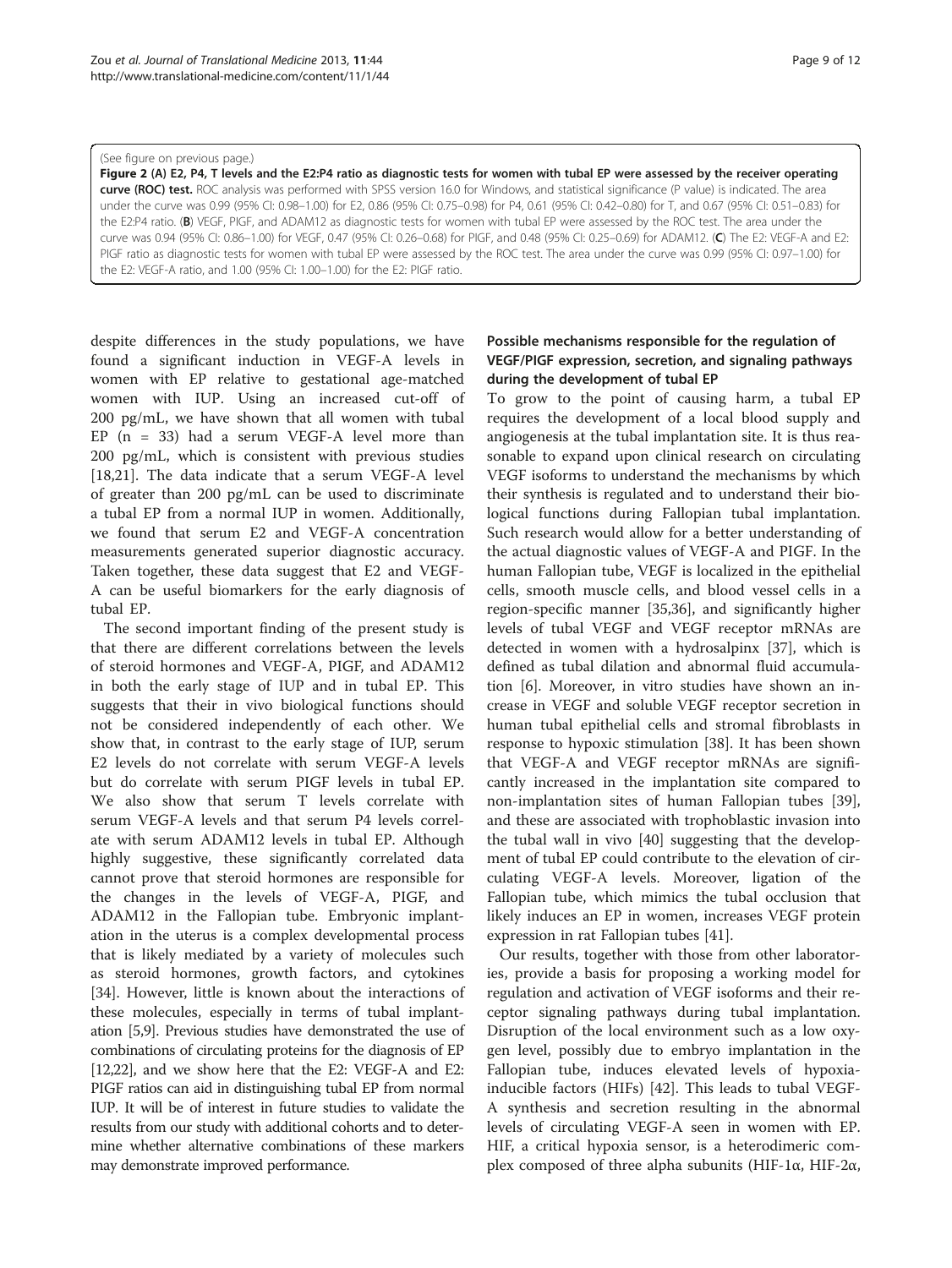and HIF3α) and a stable beta subunit (HIF-1β, also known as aryl hydrocarbon receptor nuclear translocator (ARNT)) [[42](#page-11-0)]. Hypoxic HIF activity is controlled primarily through post-translational modification and stabilization of the HIF-1α and HIF-2α subunits, and HIF-1β expression levels constitute important determinants of hypoxia responsiveness [\[42\]](#page-11-0). It is well known that heterodimeric complexes of HIF-1α/β translocate to the nucleus and activate several hypoxia-associated genes, including VEGF [[16](#page-10-0)]. VEGF-A can form homodimers with itself and/or heterodimers with PIGF, and acts by binding to its two cell surface tyrosine kinase receptors, FLT-1 (VEGFR1) and KDR/FLK-1 (VEGFR2). PIGF binds only to FLT-1 (VEGFR1) [\[16\]](#page-10-0). Thus, implantation in the Fallopian tube leads to the coordinated activation of a transcriptional cascade in response to the presence of excessive hypoxia. As a result, tubal VEGF-A levels are increased and this activates the VEGF signaling cascades in an autocrine manner. On the other hand, increased levels of tubal VEGF causes them to be released into the circulation, and this leads to activation of the VEGF signaling cascades in a paracrine manner. Both autocrine and paracrine regulation may result in tubal fluid secretion, vascular defects, angiogenic dysfunction, and tubal wall damage. During normal pregnancy, VEGF isoforms are involved in building the placenta [\[16\]](#page-10-0). VEGF-A is expressed in the human placenta throughout gestation [[43](#page-11-0)], and placenta-specific PIGF has a similar role as VEGF during normal IUP [\[16\]](#page-10-0). We show that serum PIGF levels are significantly increased in the middle and late stages of IUP compared to the early stage of IUP. In contrast to VEGF-A, however, we were unable to find a significant difference in serum PIGF levels between women with tubal EP and gestational age-matched women with IUP. Some previous studies have indicated that serum PIFG levels are elevated in tubal EP compared to IUP [\[23,24](#page-10-0)]. This discrepancy may be due to the different ethnic backgrounds of the patients analyzed, the pooling of blood samples from different gestational-aged women with acute and chronic clinical presentation of EP, and the use of a non-gestational agematched IUP as a comparison control.

E2 has traditionally been considered the major hormonal regulator of the Fallopian tube [[34\]](#page-11-0). E2 exerts its biological effects by binding to the estrogen receptor (ER), which exists as two different subtypes, ERα and ERβ. Both ER subtypes are expressed in normal human Fallopian tubes [[5,](#page-10-0)[44-46](#page-11-0)]. Moreover, ERα is frequently lost in the implantation and non-implantation site (our unpublished data) of the Fallopian tube in women who have suffered from EP [[44,47\]](#page-11-0). Although the VEGF gene promoter harbors the estrogen response element [\[47](#page-11-0)], whether E2 is able to directly regulate VEGF-A expression via the activation of ER signaling in human Fallopian tubes is not fully understood. On the other hand, animal studies suggest that E2 and hypoxia can cooperate to

regulate the same target in the Fallopian tube. For example, the expression of erythropoietin, a potent antiinflammatory cytokine, is increased by both E2 and hypoxia in mouse Fallopian tubes both in vivo and in vitro [[48](#page-11-0)]. Treatment with E2 followed by hypoxic stimulation significantly reduces VEGF-A protein synthesis and release in human endometrial tissues in vitro [\[49\]](#page-11-0). Because the C-terminal domain of HIF-1β, a potent coactivator of ER-dependent transcription, is essential for the enhancement of ER transcription [\[50\]](#page-11-0), E2-dependent regulation of VEGF expression and secretion may be indirect through HIF isoforms during the Fallopian tubal implantation. Furthermore, in vitro experiments have shown that insulinlike growth factor-1 and interleukin-1β directly regulate VEGF and VEGFR expression in human tubal epithelial cells and stromal fibroblasts [[51,52\]](#page-11-0). Collectively, these observations show that different molecules contribute to the regulation of VEGF synthesis and secretion, but their precise roles in tubal EP are not clearly understood. No existing mouse models can establish causative roles for factors implicated in the pathogenesis of EP [[1,9](#page-10-0)], thus new animal models will need to be developed to specifically address these issues.

Although placenta-specific ADAM12 has been previously reported to distinguish EP from IUP [\[12,26\]](#page-10-0), our findings are in agreement with a recent finding by Horne et al. [[27\]](#page-10-0) that demonstrated the limited utility of single serum ADAM12 measurements as an early diagnostic biomarker for tubal EP.

# Limitations to the study

A limitation of the study is the relatively small sizes of the patient groups, and these may not accurately represent the actual biomarker levels during the development and onset of tubal EP. Thus additional large-scale studies are needed to determine the changes in selected biomarker levels before onset of tubal EP to validate their utility in diagnosing tubal EP. Because it is ethically impossible to obtain tissues from early IUP and post-surgery EP patients, another limitation is that our study lacks data using Western blotting analysis and immunohistochemistry for determining VEGF-A, PIGF, and ADAM12 expression levels in these patients.

### Conclusions

In summary, we have demonstrated that individual measurements of serum E2 or VEGF-A levels are strongly related to early pregnancy outcomes for women with IUP and EP, and pregnancy-associated E2 and VEGF-A levels may serve as biomarkers for the early diagnosis of tubal EP. Although our study also highlights the potential use of combined E2/VEGF-A or E2/PIGF measurements as promising diagnostic biomarkers for tubal EP, the limitations of our study warrant further investigation. Further studies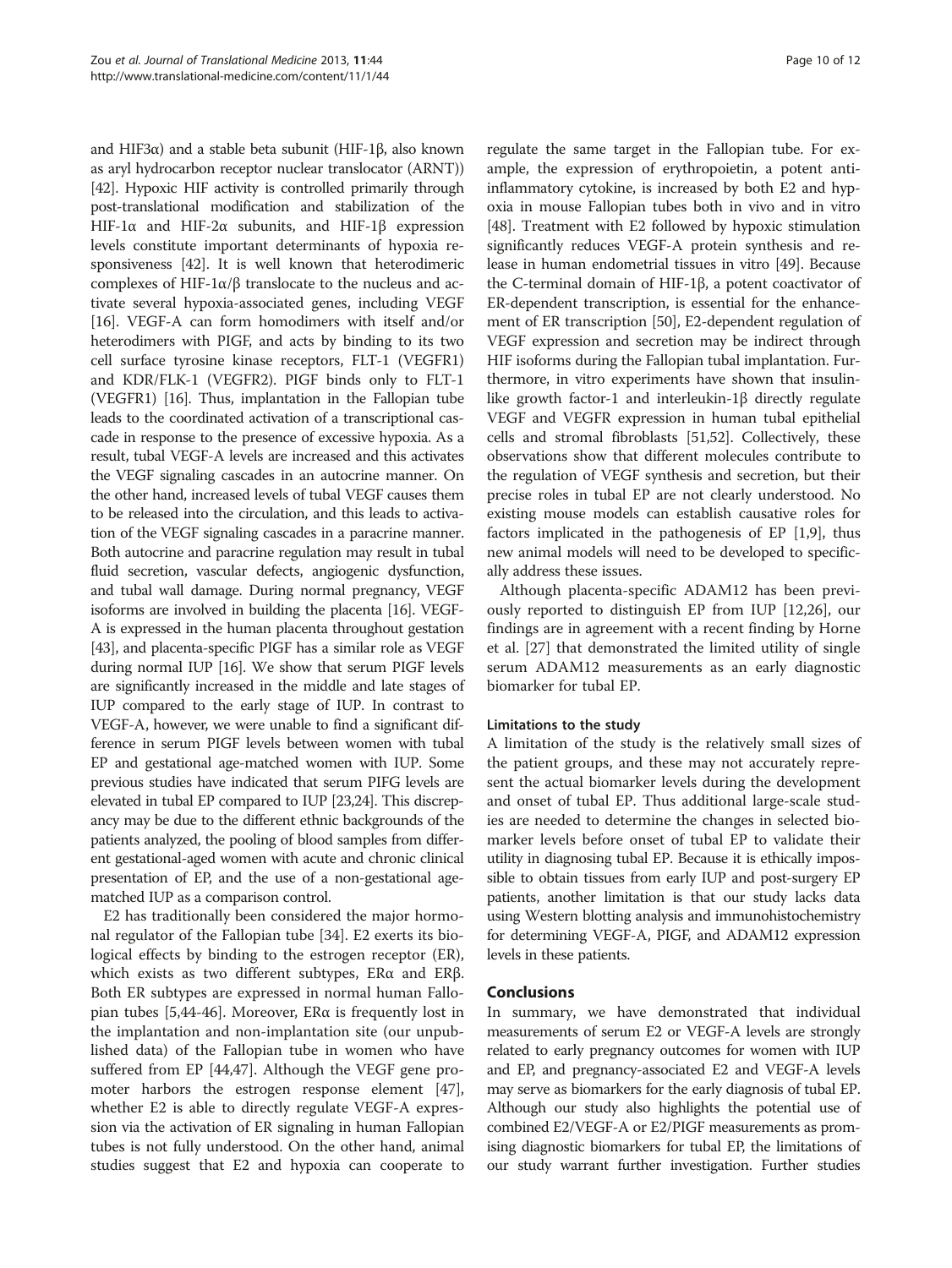<span id="page-10-0"></span>using two relatively large prospective cohorts with welldefined and gestational age-matched tubal EP and IUP are warranted to confirm the clinical relevance of these correlations in women with tubal EP.

#### Abbreviations

EP: Ectopic pregnancy; IUP: Intrauterine pregnancy; E2: 17β-estradiol; P4: Progesterone; T: Testosterone; β-hCG: Beta-human chorionic gonadotropin; VEGF-A: Vascular endothelial growth factor-A; PIGF: Placental growth factor; ADAM12: A distintegrin and metalloprotease protein 12.

#### Competing interests

The authors report no conflict of interest.

#### Authors' contributions

SZ, XL, YF, SS, JL, and EE participated in the recruitment of patients, conducted the experiments, performed statistical analysis of the data, and made the tables and figures. HB provided clinical insights, interpreted the data, and edited the paper. RS designed, supervised and coordinated the study and drafted the manuscript. Each author has taken public responsibility for appropriate portions of the content and all authors have read and approved the final manuscript.

#### Acknowledgments

We thank Prof. Shaofen Zhang and Dr. Yu Ding (Department of Gynecology, Obstetrics and Gynecology Hospital of Fudan University, Shanghai, China) for their valuable comments on the manuscript and discussion during the current investigation.

#### Funding

This work was supported by the Swedish Medical Research Council (Grants 5859), the Sahlgrenska Academy Research Council, GöteborgsLäkaresällskap, the HjalmarSvensson Foundation, Fred G. and Emma E. Kanold's Foundation, Fredrik and Ingrid Thuring's Foundation, Anna Cederberg's Foundation, Tore Nilson's Foundation, ÅkeWiberg's Foundation, Wilhelm-Martina Lundgren's Foundation, the Wennergren Foundation, Jane and Dan Olsson's Foundation, and the Royal Society of Arts and Sciences in Gothenburg. The funding sources of this study were not involved in the study design, collection, analysis, or data interpretation, in the writing of the report, or in the decision to submit the paper for publication.

#### Author details

<sup>1</sup>Department of Gynecology, Obstetrics and Gynecology Hospital of Fudan University, Shanghai 200011, China. <sup>2</sup>Department of Physiology/ Endocrinology, Institute of Neuroscience and Physiology, The Sahlgrenska Academy, University of Gothenburg, Gothenburg 40530, Sweden. <sup>3</sup>Department of Integrative Medicine and Neurobiology, State Key Lab of Medical Neurobiology, Shanghai Medical College and Institute of Acupuncture Research (WHO Collaborating Center for Traditional Medicine), Institute of Brain Science, Fudan University, Shanghai 200032, China. 4 Laboratory Center, Eye and Ear, Nose, Throat Hospital of Fudan University, Shanghai 200031, China. <sup>5</sup>Institute of Bioscience, Fudan University, Shanghai 200032, China.

#### Received: 28 November 2012 Accepted: 7 February 2013 Published: 19 February 2013

#### References

- 1. Shaw JL, Dey SK, Critchley HO, Horne AW: Current knowledge of the aetiology of human tubal ectopic pregnancy. Hum Reprod Update 2010, 16:432–444.
- 2. Barnhart KT: Clinical practice. Ectopic pregnancy. N Engl J Med 2009, 361:379–387.
- 3. Farquhar CM: Ectopic pregnancy. Lancet 2005, 366:583–591.
- 4. Jurkovic D, Wilkinson H: Diagnosis and management of ectopic pregnancy. BMJ 2011, 342:d3397.
- 5. Shao R, Feng Y, Zou S, Weijdegard B, Wu G, Brannstrom M, Billig H: The role of estrogen in the pathophysiology of tubal ectopic pregnancy. Am J Transl Res 2012, 4:269–278.
- Shao R, Wang X, Wang W, Stener-Victorin E, Mallard C, Brannstrom M, Billig H: From mice to women and back again: Causalities and clues for Chlamydiainduced tubal ectopic pregnancy. Fertil Steril 2012, 98:1175–1185.
- 7. Shao R, Zhang SX, Weijdegard B, Zou S, Egecioglu E, Norstrom A, Brannstrom M, Billig H: Nitric oxide synthases and tubal ectopic pregnancies induced by Chlamydia infection: basic and clinical insights. Mol Hum Reprod 2010, 16:907–915.
- 8. Shao R, Zou S, Wang X, Feng Y, Brannstrom M, Stener-Victorin E, Billig H: Revealing the Hidden Mechanisms of Smoke-Induced Fallopian Tubal Implantation. Biol Reprod 2012, 86:131.
- Shao R: Understanding the mechanisms of human tubal ectopic pregnancies: new evidence from knockout mouse models. Hum Reprod 2010, 25:584–587.
- 10. Cabar FR, Fettback PB, Pereira PP, Zugaib M: Serum markers in the diagnosis of tubal pregnancy. Clinics (Sao Paulo) 2008, 63:701-708.
- 11. Gerton GL, Fan XJ, Chittams J, Sammel M, Hummel A, Strauss JF, Barnhart K: A serum proteomics approach to the diagnosis of ectopic pregnancy. Ann N Y Acad Sci 2004, 1022:306–316.
- 12. Rausch ME, Sammel MD, Takacs P, Chung K, Shaunik A, Barnhart KT: Development of a multiple marker test for ectopic pregnancy. Obstet Gynecol 2011, 117:573–582.
- 13. Segal S, Mercado R, Rivnay B: Ectopic pregnancy early diagnosis markers. Minerva Ginecol 2010, 62:49–62.
- 14. Barnhart K, Speicher DW: Molecular diagnosis of ectopic pregnancy. Expert Rev Mol Diagn 2011, 11:759–762.
- 15. Cartwright J, Duncan WC, Critchley HO, Horne AW: Serum biomarkers of tubal ectopic pregnancy: current candidates and future possibilities. Reproduction 2009, 138:9–22.
- 16. Andraweera PH, Dekker GA, Roberts CT: The vascular endothelial growth factor family in adverse pregnancy outcomes. Hum Reprod Update 2012, 18:436–457.
- 17. Kveiborg M, Albrechtsen R, Couchman JR, Wewer UM: Cellular roles of ADAM12 in health and disease. Int J Biochem Cell Biol 2008, 40:1685–1702.
- 18. Daniel Y, Geva E, Lerner-Geva L, Eshed-Englender T, Gamzu R, Lessing JB, Bar-Am A, Amit A: Levels of vascular endothelial growth factor are elevated in patients with ectopic pregnancy: is this a novel marker? Fertil Steril 1999, **72:**1013-1017.
- 19. Daponte A, Pournaras S, Zintzaras E, Kallitsaris A, Lialios G, Maniatis AN, Messinis IE: The value of a single combined measurement of VEGF, glycodelin, progesterone, PAPP-A, HPL and LIF for differentiating between ectopic and abnormal intrauterine pregnancy. Hum Reprod 2005, 20:3163–3166.
- 20. Fasouliotis SJ, Spandorfer SD, Witkin SS, Liu HC, Roberts JE, Rosenwaks Z: Maternal serum vascular endothelial growth factor levels in early ectopic and intrauterine pregnancies after in vitro fertilization treatment. Fertil Steril 2004, 82:309–313.
- 21. Felemban A, Sammour A, Tulandi T: Serum vascular endothelial growth factor as a possible marker for early ectopic pregnancy. Hum Reprod 2002, 17:490–492.
- 22. Mueller MD, Raio L, Spoerri S, Ghezzi F, Dreher E, Bersinger NA: Novel placental and nonplacental serum markers in ectopic versus normal intrauterine pregnancy. Fertil Steril 2004, 81:1106–1111.
- 23. Patrelli TS, Gizzo S, Plebani M, Basso D, Capobianco G, Bartolucci C, Modena AB, Rondinelli M, Nardelli GB: The trend of VEGF-A and PIGF in pregnant patients: a perspective case-control study on 214 women. Clin Exp Obstet Gynecol 2012, 39:57–64.
- 24. Daponte A, Pournaras S, Polyzos NP, Tsezou A, Skentou H, Anastasiadou F, Lialios G, Messinis IE: Soluble FMS-like tyrosine kinase-1 (sFlt-1) and serum placental growth factor (PlGF) as biomarkers for ectopic pregnancy and missed abortion. J Clin Endocrinol Metab 2011, 96:E1444–E1451.
- 25. Horne AW, Shaw JL, Murdoch A, McDonald SE, Williams AR, Jabbour HN, Duncan WC, Critchley HO: Placental growth factor: a promising diagnostic biomarker for tubal ectopic pregnancy. J Clin Endocrinol Metab 2011, 96:E104–E108.
- 26. Beer LA, Tang HY, Sriswasdi S, Barnhart KT, Speicher DW: Systematic discovery of ectopic pregnancy serum biomarkers using 3-day protein profiling coupled with label-free quantitation. J Proteome Res 2011, 10:1126–1138.
- 27. Horne AW, Brown JK, Tong S, Kaitu'u-Lino T: Evaluation of ADAM-12 as a Diagnostic Biomarker of Ectopic Pregnancy in Women with a Pregnancy of Unknown Location. PLoS One 2012, 7:e41442.